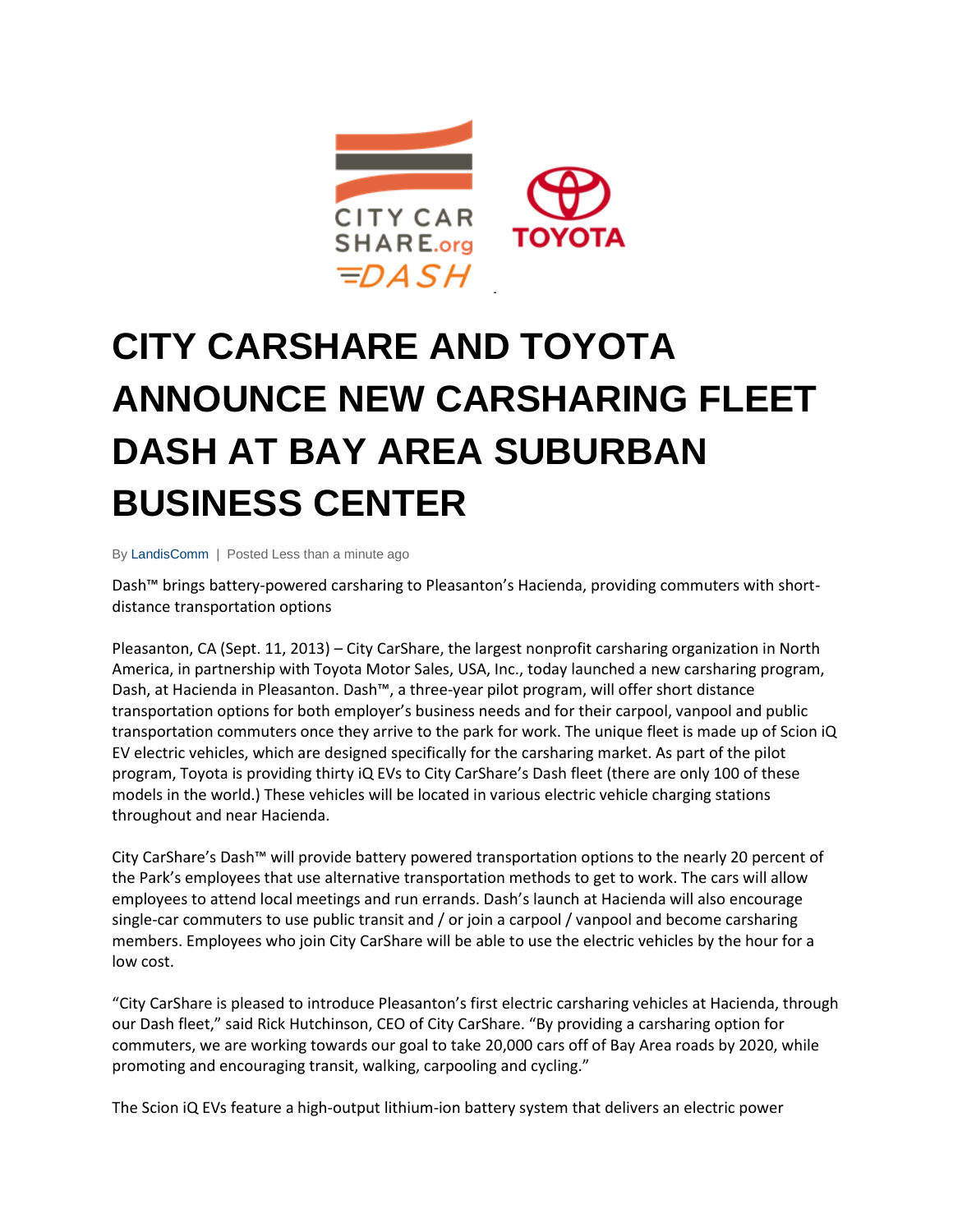consumption rate of 104 Wh/km in an ultra-compact package. In ideal stop-and-go driving conditions, the 12-kWh battery provides a range of about 40 miles and can be fully charged in about three hours. The battery electric four-seater vehicles do not consume gasoline or produce tailpipe emissions.

"Toyota is exploring new business models like the City Car Share Dash fleet to meet the future mobility needs of our customers," said Craig Scott, advanced technology vehicle manager for Toyota Motor Sales USA Inc. "The Scion iQ EV fleet will help us understand how electric vehicles are used in an active car sharing program and the viability of this type of program for future technologies."

The Dash™ fleet will offer multiple benefits, such as reducing road congestion by encouraging carpooling and replacing short trips made by gasoline vehicles during the workday – trips that produce the most harmful "start-up" emissions. City CarShare members have saved a total of 487 million pounds of CO2 since the organization launched in 2001. Additionally, each Dash vehicle will contribute to City CarShare's goal of reducing congestion and carbon emissions throughout the Bay Area.

"Hacienda's Dash program provides a win-win combination of car sharing and zero-emission vehicles as a model for cleaner transportation options in the Bay Area," said Jack Broadbent, executive officer of the Bay Area Air Quality Management District. "The Air District fully supports innovative projects like these, which offer advanced technology solutions to help reduce the overall impact of traffic on regional air quality."

"Pleasanton and Hacienda are extremely excited about the launch of this program which will offer more convenience to the thousands of commuters into our city each day," said Pleasanton Mayor Jerry Thorne. "The opportunity for exposure to the new Scion iQ EV should bolster program appeal and dovetail with the City's goals."

Dr. Susan Shaheen of the University of California at Berkeley's Transportation Sustainability Research Center has received generous support from Toyota Motor North America to conduct research on the Dash program in the Pleasanton area. The study will focus on user response to the program and calculate the social and environmental impacts. The before-and-after study will span a two-year period and be available to the public about six months after that via the TSRC website: www.tsrc.berkeley.edu.

## About City CarShare

City CarShare, a Bay Area nonprofit, provides convenient, affordable access to shared cars in order to reduce individual car ownership and usage. By providing innovative and technologically advanced mobility options to members, we help to improve the environment and quality of life in our cities through the reduction of traffic, parking problems, and dependence on oil–while promoting cleaner air, quieter streets and more open space. For more information, visit www.citycarshare.org. Follow City CarShare on Facebook and Twitter and Google+.

## About Toyota

Toyota Motor Sales, Inc. (TMS), based in Torrance, CA, is the U.S. sales, marketing, distribution and customer service arm of Toyota and Scion.

Toyota, the world's top automaker and creator of the Prius, is committed to building vehicles for the way people live through our Toyota, Lexus and Scion brands. Over the past 50 years, we've built more